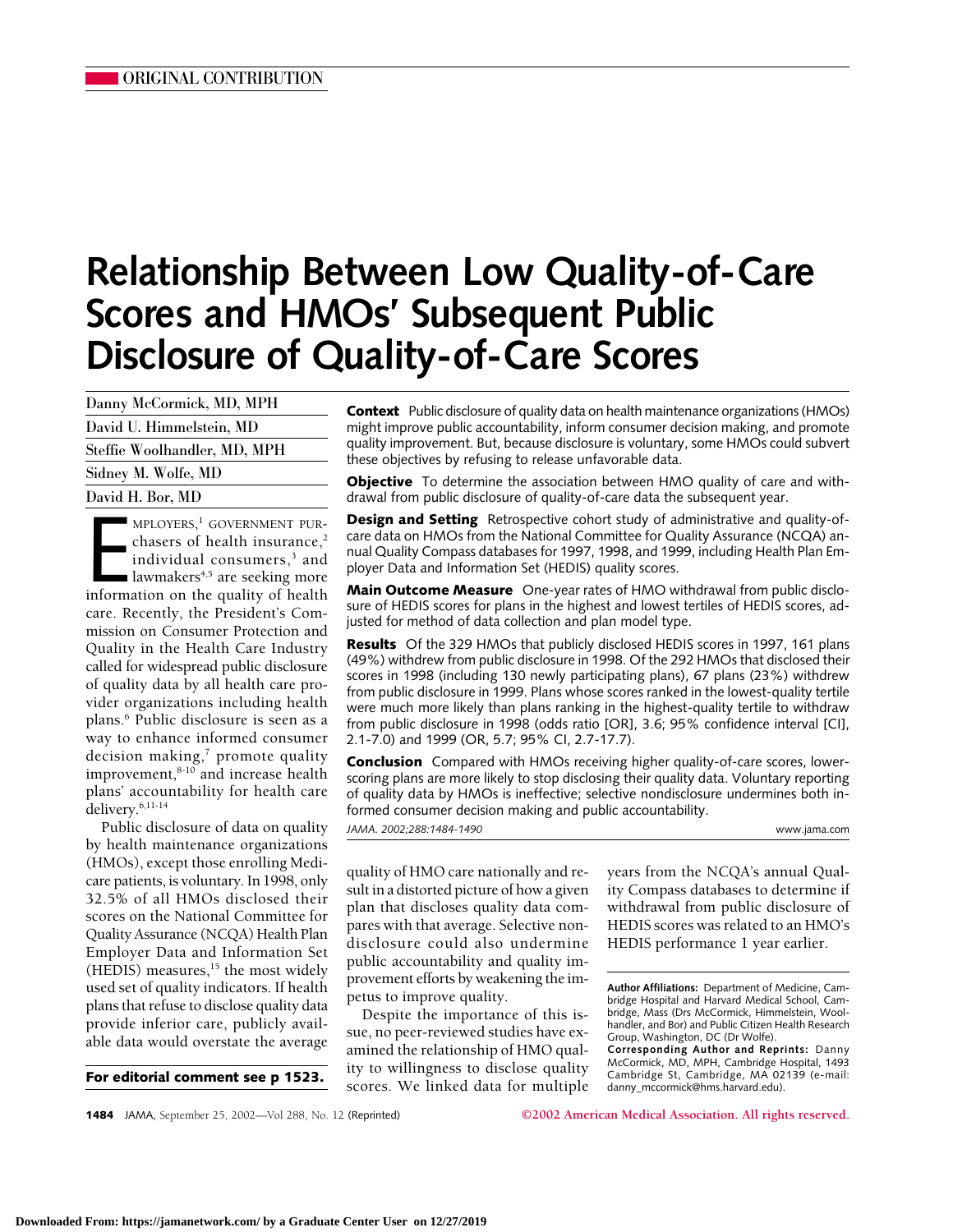## **METHODS Study Sample**

The NCQA currently uses HEDIS measures, a standardized set of clinical quality indicators, as the principal clinical criteria for its HMO accreditation program. Health plans voluntarily submit these data to the NCQA. The NCQA lists HEDIS scores of individual HMOs in its annual Quality Compass database, designed for use by health insurance purchasers and consumers. Until recently, the NCQA allowed plans to decline public disclosure of their HEDIS scores, yet remain fully eligible for NCQA accreditation. Plans may also disclose data privately (eg, to large purchasers) but refuse public disclosure.

To determine which HMOs that disclosed HEDIS scores in 1997 (the "1997 cohort," n=329) or 1998 (the "1998 cohort," n=292) withdrew from public disclosure in the subsequent year, we linked the  $1997<sup>16</sup>$  (the first year of use of HEDIS version 3.0), 1998,<sup>17</sup> and 199918 Quality Compass databases (which reflect plan characteristics and performance in 1996, 1997, and 1998, respectively). We used a "link-file" database provided by the NCQA to assist in tracking plans in the Quality Compass databases from year to year, since name changes were common. In addition to identifying plans that withdrew from public disclosure, we identified plans that merged or closed from one year to the next. We also identified HMOs that newly began public disclosure in 1998 or 1999. Last, we telephoned each HMO that we identified as having withdrawn from public disclosure to confirm the plan's identity and whether it had changed its name, merged with another plan, or closed. For the single plan that had closed, we obtained the date of closure from its parent company.

## **Data Collection**

The NCQA requires HMOs to follow a detailed guide that defines each HEDIS measure and specifies standards for data collection. Plans may garner data from administrative records (administrative method) or supplement the

administrative method with chart reviews (hybrid method).

For each quality indicator, the plan first draws a sample from the target population (eg, for mammography, women aged 52-69 years continuously enrolled in the HMO for at least 1 year). The HMO then searches administrative records (eg, payment or radiology files) to determine if the intervention occurred within a set time frame (eg, 2 years for a mammogram). If no evidence of the intervention is found, the HMO may choose to search for exclusions (eg, a history of bilateral mastectomy). For the hybrid method, when administrative records fail to give evidence either of the intervention or an exclusion, the plan reviews sampled patients' charts for such evidence. The HEDIS score is calculated as the number of patients who received the intervention divided by the number of eligible patients. The hybrid method, used by most plans for most measures, usually results in higher quality scores.

The NCQA's Quality Compass databases contain information on other health plan characteristics including ownership status (ie, investor-owned vs not-for-profit). When data on ownership status was missing, we consulted InterStudy's HMO Directory19,20 and/or telephoned the plan to determine ownership status.

#### **Designation of HMO Quality**

We assessed HMO quality using all HEDIS measures listed under the NCQA's rubric, "effectiveness of care." This rubric encompasses 13 distinct measures for the 1997 cohort, 4 of which are rates for individual childhood immunizations (measles-mumps-rubella, hepatitis B, diphtheria-pertussis-tetanus, and oral polio virus), and one of which is a rate for completion of all of these 4 childhood immunizations. For the 1998 cohort, vaccination for varicella and *Haemophilus influenzae* type B were added as measures and are included in the rate for completion of all recommended childhood immunizations that year. To avoid giving undue weight to childhood immunizations, we analyzed only the combined immunization rate, yielding 9 HEDIS scores for each plan. We ranked HMOs by quality in 2 ways. First, we ranked HMOs according to their score on each of the 9 HEDIS measures separately. Second, we ranked HMOs based on the average of ranks for all individual HEDIS measures for which the plan submitted data. For this latter analysis, we included only plans reporting scores on at least 5 of the 9 HEDIS measures. When more than 1 plan reported the same score, we assigned these plans the same rank. We then divided the plans into tertiles on the basis of their quality ranks. All analyses were performed using SAS.21

## **Outcomes**

Our primary outcome was withdrawal from public disclosure of HEDIS scores 1 year after a previous public disclosure. We defined withdrawal as either (1) a failure to submit any HEDIS scores to NCQA or (2) submission of HEDIS scores but refusal to allow public disclosure. Plans that disclosed even a single HEDIS score or that merged and disclosed pooled HEDIS scores were not considered to have withdrawn. We excluded from our analysis the single plan that closed.

## **Statistical Analysis**

For each of the 9 separate HEDIS measures we classified plans by whether their scores fell in the highest, middle, or lowest tertile of the 329 plans publicly disclosing data in 1997. We then calculated for each quality tertile the proportion of plans that withdrew from disclosure 1 year later and used the  $\chi^2$ test to compare the proportions withdrawing in the highest and lowest tertiles. We report 2-tailed *P* values for all tests.

We repeated this analysis using the 1998 cohort (the 292 plans disclosing data in 1998), classifying plans according to their quality ranks in 1998 and comparing withdrawal rates 1 year later among plans in the highest- and lowestquality tertiles.

Thus, each analysis examined whether the quality rank in a given year pre-

**©2002 American Medical Association. All rights reserved.** (Reprinted) JAMA, September 25, 2002—Vol 288, No. 12 **1485**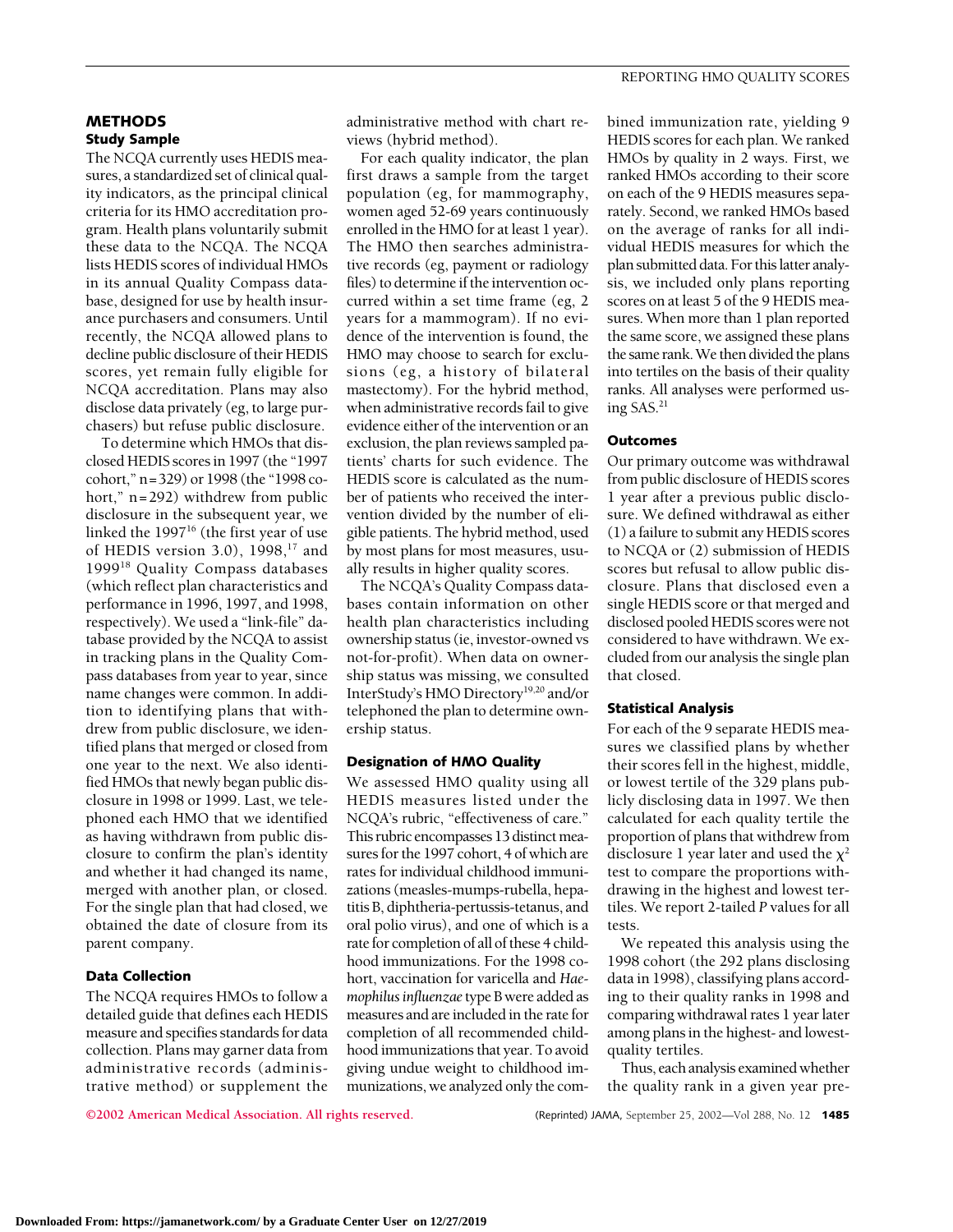dicted the likelihood of publicly disclosing quality scores in the subsequent year.

We also used multiple logistic regression to estimate the adjusted odds ratio (OR) for withdrawal from public disclosure for HMOs in the lowest vs highest tertile of average plan rank for all 9 measures combined. We considered plan characteristics (model type, geographic location, and method of data collection) as potential covariates. The final multivariate models included only those variables that showed a significant univariate association (P<.05) with the outcome in both cohort years. In ad-

**Table 1.** Characteristics of HMOs Allowing Public Disclosure of HEDIS Scores in 1997 and 1998<sup>\*</sup>

|                                                | 1997, No. (%)<br>$(n = 329)$ | 1998, No. (%)<br>$(n = 292)$ |
|------------------------------------------------|------------------------------|------------------------------|
| Ownership                                      |                              |                              |
| Investor-owned                                 | 248 (75.4)                   | 188 (64.4)                   |
| Not-for-profit                                 | 81 (24.6)                    | 104 (35.6)                   |
| Model type<br>Independent practice association | 121 (36.8)                   | 148 (50.7)                   |
| Network                                        | 22(6.7)                      | 25(8.6)                      |
| Group                                          | 24 (7.3)                     | 22(7.5)                      |
| Staff                                          | 6(1.8)                       | 4(1.4)                       |
| Mixed                                          | 151 (45.9)                   | 88 (30.1)                    |
| Other                                          | 5(1.5)                       | 5(1.7)                       |
| Location                                       |                              |                              |
| New England                                    | 22(6.7)                      | 25(8.6)                      |
| Mid Atlantic                                   | 58 (17.6)                    | 53 (18.2)                    |
| South Atlantic                                 | 72 (21.9)                    | 46 (15.8)                    |
| East North Central                             | 50 (15.2)                    | 62 (21.2)                    |
| West North Central                             | 26 (7.9)                     | 27(9.2)                      |
| South Central                                  | 46 (14.0)                    | 25(8.6)                      |
| Mountain                                       | 25(7.6)                      | 26(8.9)                      |
| Pacific                                        | 30(9.1)                      | 27(9.2)                      |
| Not listed                                     | .                            | 1(0.003)                     |

dition, because collecting data by the hybrid method produces higher HEDIS scores than the administrative method,<sup>22</sup> we controlled for the method of data collection in all multivariate models.

Because our previous research had shown that investor-owned plans achieve lower HEDIS scores than notfor-profit plans, we also explored the interrelationships among ownership status, tertile of average rank on HEDIS scores, and the likelihood of withdrawal from public disclosure with  $2 \times 2$  contingency tables and  $\chi^2$  tests of significance for both the 1997 and 1998 cohorts. Specifically, we compared investor-owned and not-for-profit plans with regard to the percentage of plans in the lowest tertile of average HEDIS rank and the percentage of plans that withdrew from public disclosure. Last, we compared plans in the upper and lower tertiles of average HEDIS rank with regard to the percentage of plans that withdrew from public disclosure among investor-owned and not-forprofit plans separately.

Finally, to quantify the clinical significance of differences in quality between the highest- and lowest-quality plans, we calculated the mean (SD) rates for each indicator for the highest- and lowest-quality tertile.

\*HMO indicates health maintenance organization; HEDIS, Health Plan Employer Data and Information Set.



The number of health maintenance organization (HMO) plans submitting Health Plan Employer Data and Information Set (HEDIS) data to the National Committee for<br>Quality Assurance and allowing public disclosure for 1997, 1998, and from 1998-1999. Numbers indicate HMOs that withdrew from public disclosure of HEDIS scores either through submitting data to the National Committee for Quality Assurance, but declining public disclosure, or through a failure to submit data. Also depicted are changes in the number of plans publicly reporting data due to mergers of existing plans or the addition of newly participating plans.

**<sup>1486</sup>** JAMA, September 25, 2002—Vol 288, No. 12 (Reprinted) **©2002 American Medical Association. All rights reserved.**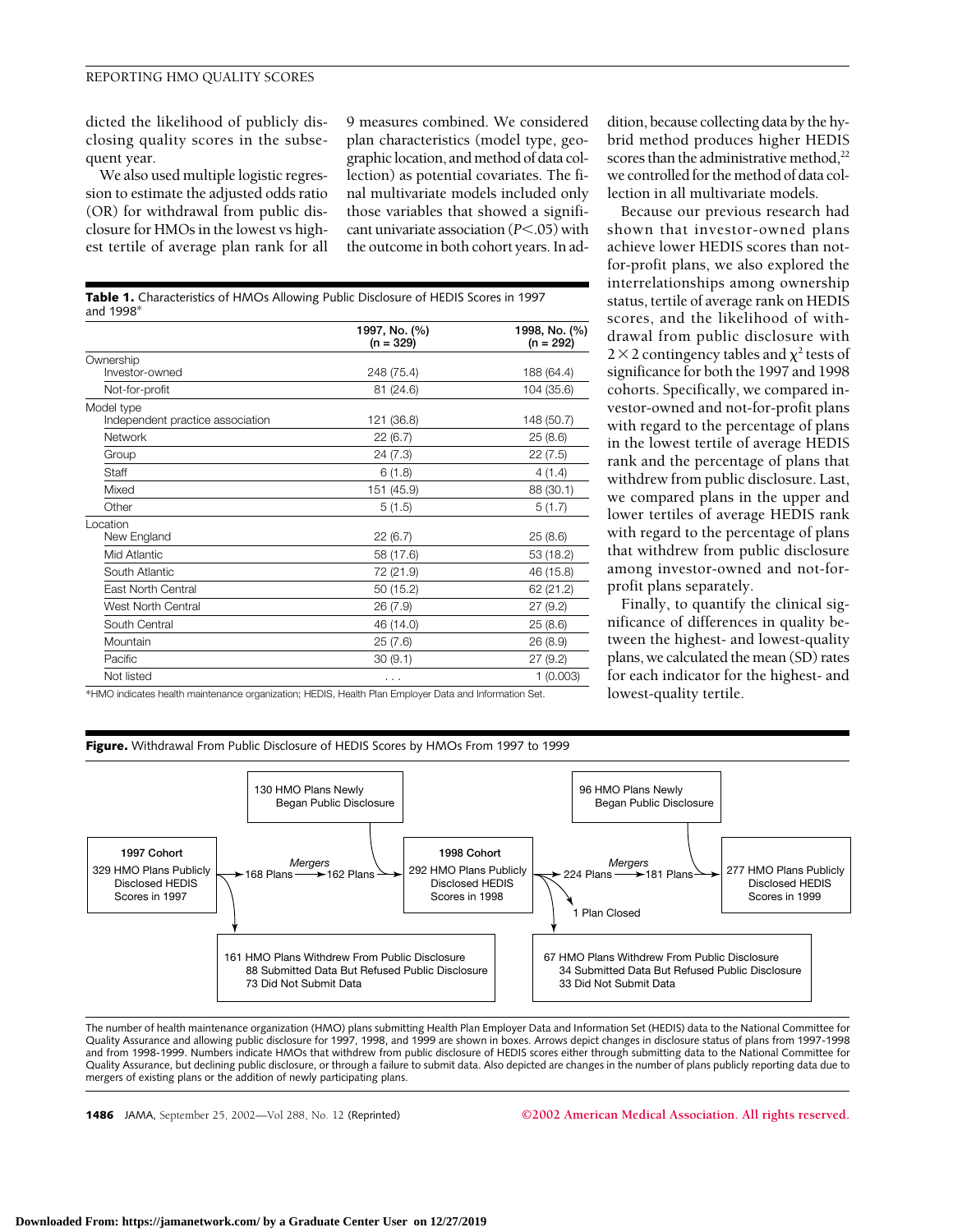## **RESULTS**

#### **Characteristics of the Health Plans**

The majority of HMOs in both the 1997 and 1998 cohorts were investorowned and were independent practice associations or mixed model type plans (**TABLE 1**). Plans in both cohorts were most commonly located in the South Atlantic, Mid Atlantic, and East North Central regions.

## **HMO Withdrawal From Public Disclosure of HEDIS Scores**

A total of 329 HMOs allowed public disclosure of their HEDIS scores in 1997 (**FIGURE**). Of these plans, 161 (49%) withdrew from public disclosure the following year. In 1998, 292 plans allowed public disclosure of their HEDIS scores. This cohort consisted of 162 plans (after mergers) that allowed public disclosure in 1997, plus 130 newly participating plans. Of these 292 plans, 67 (23%) withdrew from public disclosure in 1999. For both the 1997 and 1998 cohorts, just over half of all plans

that withdrew from public disclosure continued to submit HEDIS scores to NCQA (Figure).

## **HMO Quality Rank and Withdrawal From Public Disclosure of HEDIS Scores**

HEDIS scores among HMOs that allowed public release of their quality data varied widely in both 1997 and 1998 (**TABLE 2**). Absolute differences in mean HEDIS scores of plans in the lowest and highest tertiles ranged from 15.6 to 42.3 percentage points in the 1997 cohort and from 14.6 to 37.5 percentage points in the 1998 cohort. For example, the mean immunization completion rate for 13-year-olds in the 1997 cohort was 74.7% for plans in the highest-quality tertile, but only 32.4% for plans in the lowest-quality tertile.

Health maintenance organizations in the lowest tertile were significantly more likely to withdraw from public disclosure than plans in the highest tertile for 7 of the 9 measures in the 1997

cohort and for 6 of 9 measures in the 1998 cohort (**TABLE 3**). Plans in the lowest tertile were 1.6 to 2.7 times more likely to withdraw from public disclosure than plans in the highest tertile in the 1997 cohort and 2.2 to 7.0 times more likely to withdraw in the 1998 cohort. For 7 of the 9 indicators in the 1997 cohort, more than half of plans in the lowest-quality tertile withdrew from public disclosure of HEDIS scores the subsequent year. Withdrawal rates for the 1998 cohort were somewhat lower; nonetheless, for 8 of 9 indicators, at least 25% of plans in the lowestquality tertile withdrew the subsequent year.

Health maintenance organizations in the lowest tertile of overall quality (average rank for all 9 HEDIS measures) were more likely to withdraw from public disclosure than plans in the highest tertile in both the 1997 (OR, 3.6; 95% confidence interval [CI], 2.1- 7.0) and 1998 (OR, 5.7; 95% CI, 2.7- 17.7) cohorts after adjustment for the

#### Table 2. Mean HEDIS Scores Among Lowest- and Highest-Ranked HMOs Publicly Disclosing Scores in 1997 and 1998<sup>\*</sup>

|                                                                                                  | Mean (SD) HEDIS Scores                         |                                                 |                                                                 |                                                            |                                                 |                                                                  |
|--------------------------------------------------------------------------------------------------|------------------------------------------------|-------------------------------------------------|-----------------------------------------------------------------|------------------------------------------------------------|-------------------------------------------------|------------------------------------------------------------------|
| <b>HEDIS Measure</b>                                                                             | 1997 Scores                                    |                                                 |                                                                 | 1998 Scores                                                |                                                 |                                                                  |
|                                                                                                  | HMOs in<br><b>Lowest Tertile</b><br>of Quality | HMOs in<br><b>Highest Tertile</b><br>of Quality | <b>Difference</b><br><b>Between Means</b><br>$(95% \text{ Cl})$ | HMO <sub>s</sub> in<br><b>Lowest Tertile</b><br>of Quality | HMOs in<br><b>Highest Tertile</b><br>of Quality | <b>Difference</b><br><b>Between Means</b><br>$(95\% \text{ Cl})$ |
| Childhood immunization completion<br>for 2-year-olds+                                            | 51.3(9.5)                                      | 80.3(6.7)                                       | 29.0 (25.6-32.4)                                                | 18.1(5.0)                                                  | 43.2(7.1)                                       | 25.1 (22.4-27.9)                                                 |
| Immunization completion for<br>13-year-olds‡                                                     | 32.4(9.3)                                      | 74.7 (8.8)                                      | 42.3 (38.1-46.3)                                                | 0.6(0.8)                                                   | 17.8(9.7)                                       | 17.2 (14.7-19.7)                                                 |
| Mammography within 2 years for<br>women aged 52-69 y                                             | 63.1(5.7)                                      | 78.7 (3.5)                                      | 15.6 (13.9-17.4)                                                | 65.9 (4.2)                                                 | 80.5(3.7)                                       | 14.6 (13.0-16.2)                                                 |
| Papanicolaou test within 3 years for<br>women aged 21-64 y                                       | 60.5(7.3)                                      | 81.3(4.1)                                       | 20.8 (18.5-23.0)                                                | 64.2(5.5)                                                  | 82.0(3.7)                                       | 17.8 (16.0-19.8)                                                 |
| First trimester prenatal care                                                                    | 73.1 (12.9)                                    | 93.1(2.7)                                       | 20.0 (16.8-23.2)                                                | 73.4 (11.9)                                                | 94.3(2.1)                                       | 20.9 (17.9-23.9)                                                 |
| Women receiving postpartum<br>checkup                                                            | 40.4 (10.2)                                    | 75.2 (10.2)                                     | 34.8 (30.5-39.1)                                                | 49.1 (13.2)                                                | 84.2 (4.2)                                      | 35.1 (31.4-38.9)                                                 |
| <b>β-Blocker prescription filled for</b><br>patients discharged after a<br>myocardial infarction | 42.0(7.6)                                      | 83.0 (6.7)                                      | 41.0 (37.0-45.0)                                                | 58.0 (12.5)                                                | 91.6(4.3)                                       | 33.6 (28.9-38.3)                                                 |
| Patients with diabetes who had an<br>eye examination in the past year                            | 23.5(6.0)                                      | 54.0(8.2)                                       | 30.5 (27.7-33.3)                                                | 25.9(6.0)                                                  | 57.0 (8.7)                                      | 31.1 (28.0-34.2)                                                 |
| Outpatient follow-up within 30 days<br>after hospitalization for a mental<br>disorder            | 57.9 (12.3)                                    | 85.0(5.1)                                       | 27.1 (23.0-31.3)                                                | 47.8 (14.6)                                                | 85.3 (5.4)                                      | 37.5 (32.8-42.3)                                                 |

\*HEDIS indicates Health Plan Employer Data and Information Set; HMO, health maintenance organization; and CI, confidence interval.

†Includes measles-mumps-rubella (MMR), hepatitis B, diphtheria-pertussis-tetanus, and oral polio virus for both 1997 and 1998. For 1998, also includes *Haemophilus influenzae* type B and varicella vaccine if not immune.

‡Includes all childhood immunizations plus a second dose of MMR for both 1997 and 1998. For 1998, also includes third hepatitis B vaccine.

§Defined as within 42 days of delivery in 1997, and between 21 and 56 days after delivery in 1998.

Contraindications defined as *International Classification of Diseases*, *Ninth Revision* diagnosis of insulin-dependent diabetes mellitus, asthma, heart block greater than first degree, sinus bradycardia, congestive heart failure, left ventricular dysfunction, or chronic obstructive pulmonary disease.

**©2002 American Medical Association. All rights reserved.** (Reprinted) JAMA, September 25, 2002—Vol 288, No. 12 **1487**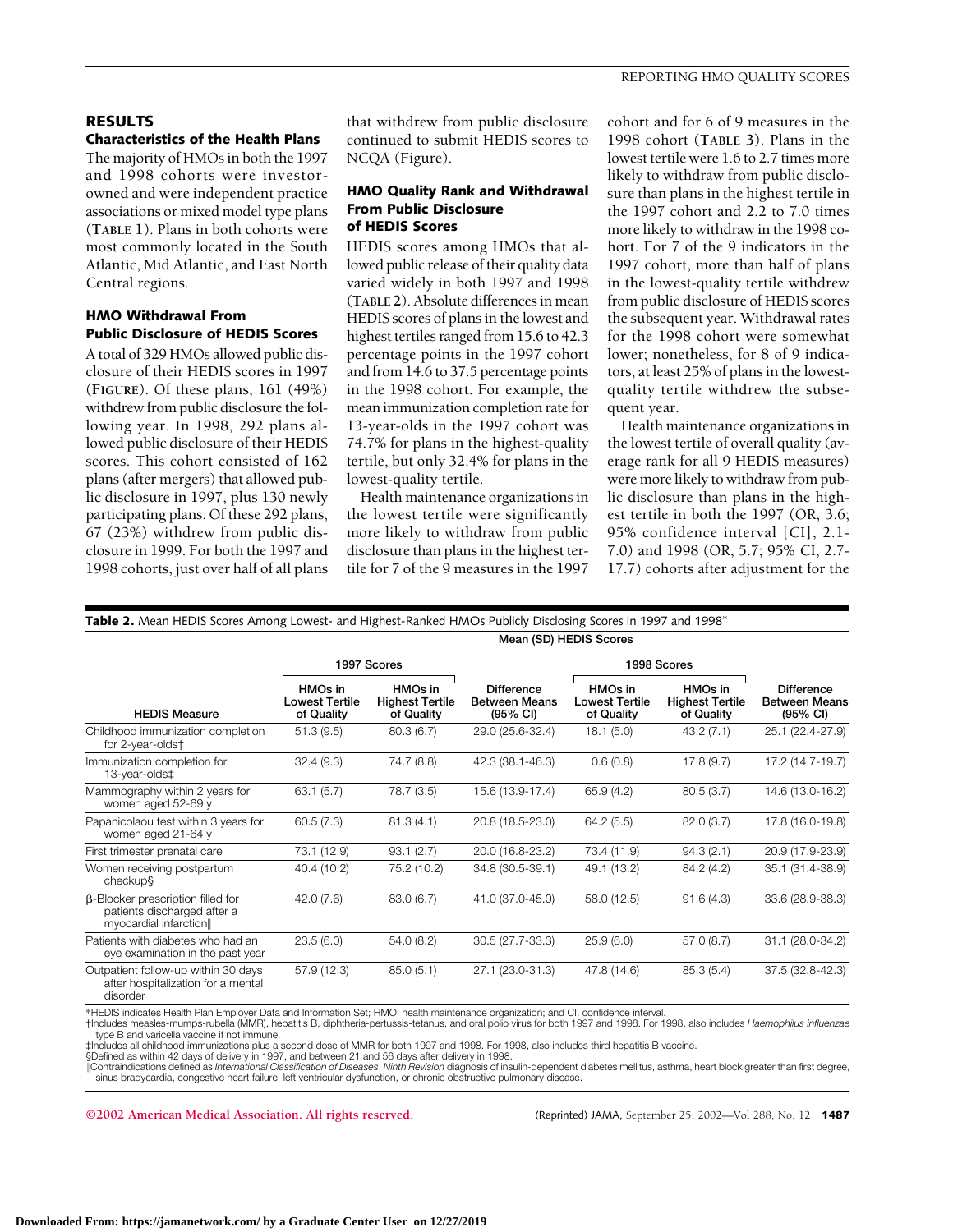method of data collection and plan model type (the only plan characteristic consistently correlated with plan withdrawal in univariate analyses).

In our analyses according to plan ownership status, investor-owned plans were more likely than not-for-profit plans to be in the lowest-quality tertile in both the 1997 (RR=3.4; 95% CI, 1.9-5.8) and 1998 (RR=1.9; 95% CI, 1.3-2.7) cohorts and to withdraw from public disclosure in both the 1997 (RR=5.7; 95% CI, 2.6-12.2) and 1998 (RR=1.3; 95% CI, 0.7-2.5) cohorts, although this difference was not statistically significant for the latter cohort. It appears, however, that poor quality rather than profit status per se was the primary determinant of withdrawal from public disclosure. The poorest-quality plans were more likely to withdraw from disclosure than the best-quality plans among both investor-owned plans (RR=1.5; 95% CI, 1.1-2.1), and not-for-profit plans (RR=2.2; 95% CI, 0.5-10.4) in the 1997 cohort. Similar results were obtained in the 1998 cohort for both investor-owned (RR=2.7; 95% CI, 1.1- 6.6) and not-for-profit plans (RR=20.0; 95% CI, 2.8-149.8).

# **COMMENT**

While the total number of HMOs that publicly disclosed HEDIS quality scores changed little each year from 1997 to 1999, the composition of this group changed substantially. Forty-eight percent of plans in the 1997 cohort and 23% of plans in the 1998 cohort withdrew from public disclosure 1 year later. Quality scores varied substantially among HMOs, and lower-scoring plans were much more likely to withdraw.

No previous peer-reviewed studies have examined the relationship between HMO quality scores and withdrawal from participation in public disclosure of scores in the HEDIS program. Previous yearly NCQA reports have documented that nondisclosing plans score poorly. However, our longitudinal analyses provide a quite different

view than these reports based on crosssectional data. Our approach encompasses plans that drop out of the HEDIS program entirely, in addition to those that refuse disclosure. For example, a 1998 NCQA report that provided data on nondisclosing plans included only 88 of the 161 (nondisclosing and dropout) plans we analyzed.

We also delineate, for the first time, the shifting cohort of HEDIS participants and disclosers. Many plans are disclosers one year and nondisclosers the next (or vice versa). Hence the manipulation of the HEDIS monitoring system is more pervasive than is apparent from the NCQA's crosssectional comparisons. The differences in analytic approaches also give rise to quite different interpretations. The NCQA suggests that the better cross-sectional performance of disclosing plans is evidence that their quality monitoring system is working. In contrast, our longitudinal data imply that gaming of the system is so extensive as

| Table 3. Withdrawal From Public Disclosure of HEDIS Scores According to HMO Quality Rank Tertile 1 Year Earlier* |                                                                      |                                                 |                                     |            |                                                |                                                 |                                     |            |  |
|------------------------------------------------------------------------------------------------------------------|----------------------------------------------------------------------|-------------------------------------------------|-------------------------------------|------------|------------------------------------------------|-------------------------------------------------|-------------------------------------|------------|--|
|                                                                                                                  | Percentage of HMOs Withdrawing From Public Reporting of HEDIS Scores |                                                 |                                     |            |                                                |                                                 |                                     |            |  |
|                                                                                                                  | 1998                                                                 |                                                 |                                     |            | 1999                                           |                                                 |                                     |            |  |
| <b>HEDIS Measure</b>                                                                                             | <b>Lowest Tertile</b><br>of Quality<br>in 1997                       | <b>Highest Tertile</b><br>of Quality<br>in 1997 | Relative<br><b>Risk</b><br>(95% CI) | P<br>Value | <b>Lowest Tertile</b><br>of Quality<br>in 1998 | <b>Highest Tertile</b><br>of Quality<br>in 1998 | Relative<br><b>Risk</b><br>(95% CI) | P<br>Value |  |
| Childhood immunization<br>completion for 2-year-olds+                                                            | 66                                                                   | 31                                              | $2.1(1.5-3.0)$                      | < .001     | 32                                             | 10                                              | $3.2(1.6-6.8)$                      | < .001     |  |
| Immunization completion for<br>13-year-olds <sup>+</sup>                                                         | 54                                                                   | 27                                              | $2.0(1.3-3.1)$                      | < 0.001    | 39                                             | 6                                               | $7.0(2.6-18.8)$                     | < .001     |  |
| Mammography within 2 years<br>for women aged 52-69 y                                                             | 66                                                                   | 25                                              | $2.7(1.9-3.9)$                      | < 0.001    | 31                                             | 12                                              | $2.7(1.4-5.1)$                      | .001       |  |
| Papanicolaou test within 3 years<br>for women aged 21-64 y                                                       | 63                                                                   | 29                                              | $2.2(1.5-3.1)$                      | < 0.001    | 29                                             | 13                                              | $2.2(1.2-3.9)$                      | .008       |  |
| First trimester prenatal care                                                                                    | 63                                                                   | 30                                              | $2.1(1.5-2.9)$                      | < .001     | 25                                             | 18                                              | $1.4(0.8-2.5)$                      | .24        |  |
| Women receiving postpartum<br>checkup§                                                                           | 40                                                                   | 51                                              | $0.8(0.6-1.1)$                      | .14        | 26                                             | 9                                               | $2.8(1.3-6.0)$                      | .003       |  |
| <b>B-Blocker prescription filled for</b><br>patients discharged after a<br>myocardial infarction                 | 56                                                                   | 36                                              | $1.6(1.0-2.4)$                      | .04        | 22                                             | 9                                               | $2.3(0.9-6.1)$                      | .09        |  |
| Patients with diabetes who had<br>an eye examination in the<br>past year                                         | 64                                                                   | 37                                              | $1.8(1.3-2.4)$                      | < .001     | 35                                             | 13                                              | $2.7(1.5-5.0)$                      | < .001     |  |
| Outpatient follow-up within 30<br>days after hospitalization<br>with a mental disorder                           | 40                                                                   | 32                                              | $1.2(0.8-1.9)$                      | .34        | 26                                             | 14                                              | $1.9(0.9-3.7)$                      | .08        |  |

\*HEDIS indicates Health Plan Employer Data and Information Set; HMO, health maintenance organization; and CI, confidence interval.

†Includes measles-mumps-rubella (MMR), hepatitis B, diphtheria-pertussis-tetanus, and oral polio virus for both 1997 and 1998. For 1998, also includes *Haemophilus influenzae* type B and varicella vaccine if not immune.

‡Includes all childhood immunizations plus a second dose of MMR for both 1997 and 1998. For 1998, also includes third hepatitis B vaccine. §Defined as within 42 days of delivery in 1997, and between 21 and 56 days after delivery in 1998.

Contraindications defined as *International Classification of Diseases*, *Ninth Revision* diagnosis of insulin-dependent diabetes mellitus, asthma, heart block greater than first degree, sinus bradycardia, congestive heart failure, left ventricular dysfunction, or chronic obstructive pulmonary disease.

**1488** JAMA, September 25, 2002—Vol 288, No. 12 (Reprinted) **©2002 American Medical Association. All rights reserved.**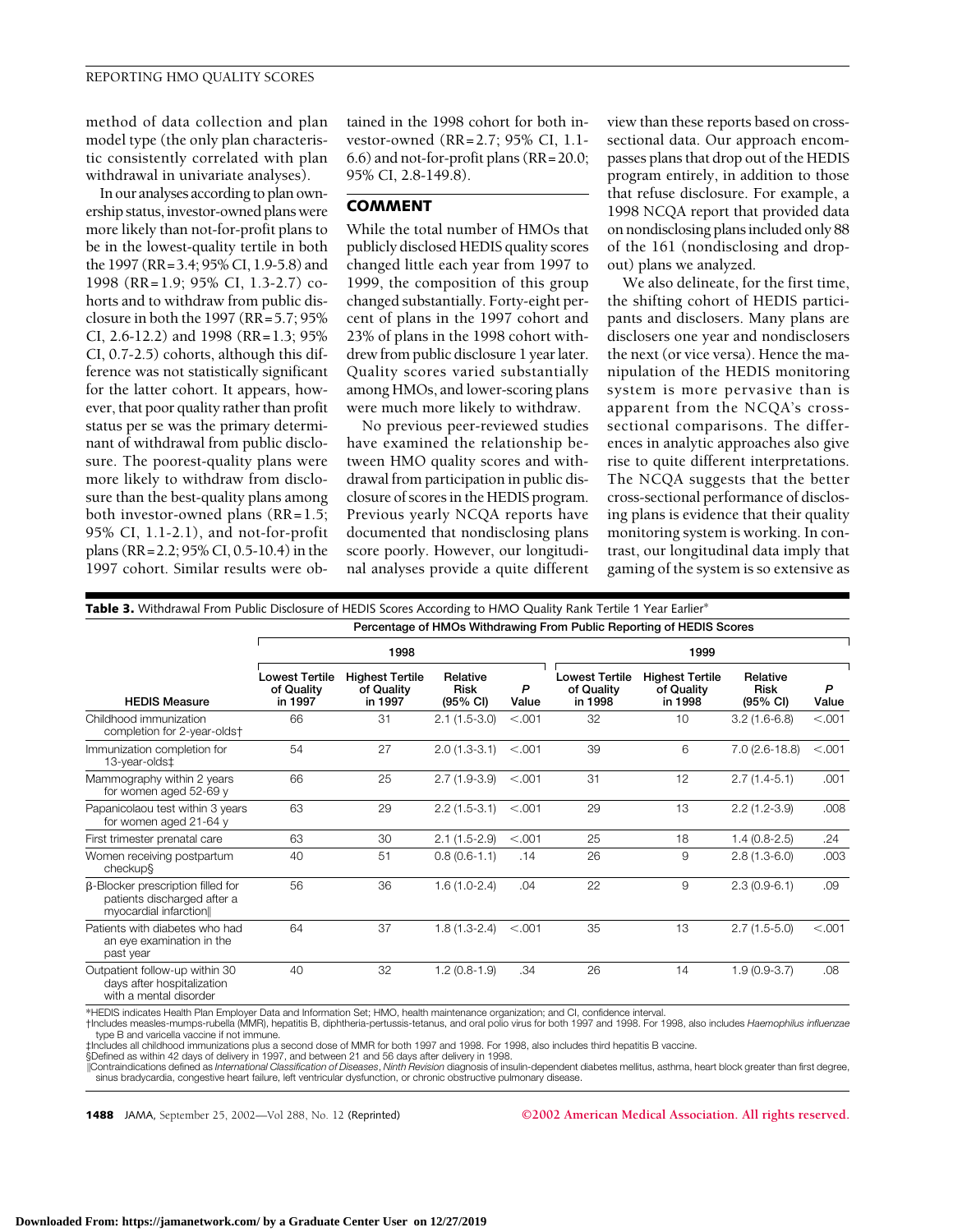to potentially undermine the quality monitoring process.

Why do HMO executives at lowerscoring plans choose to withdraw from reporting of HEDIS scores? They might believe that their plan's low HEDIS scores result from inadequate data collection methods that could understate true quality. Perhaps some suspect that their plan will suffer from biased comparisons since not all plans' data were audited, especially in the earlier years of the HEDIS program. They may become aware of such issues only after disclosing HEDIS scores at least once. Some executives may regard the costs of data collection as too high,23-25 which could explain why some higher-scoring plans withdrew from HEDIS participation. But costs cannot explain most withdrawals; about half of the plans withdrawing from public disclosure still collected and submitted HEDIS scores (Figure).

The most likely explanation for our findings is that many plans withdraw because they fear (or know) that they will score low again. Low scores might place such plans at a marketing disadvantage, especially if nondisclosure carries little stigma. Regardless of the explanation, however, our results imply that voluntary disclosure of quality data, the primary national mechanism for HMO quality oversight, is failing to meet its stated goals of informing consumer decision making, providing incentives to improve quality and increasing public accountability.

The NCQA's HEDIS program represents the most comprehensive and influential quality assessment tool $26$  for HMOs (and any health care sector). HEDIS measures are standardized and subject to external audit to verify the data collection and calculation process.22 Yet, the selective withdrawal by lowerscoring plans means that enrollees, purchasers, and the public often cannot monitor a plan's quality over time. Furthermore, it implies that the average quality of HMO care in the United States is unknowable. Average published HEDIS scores could improve even if the actual average quality were stable or even

deteriorating. Hence, HEDIS scores cannot be used as an accurate barometer of HMOs' attainment of specific health goals for the nation.<sup>11,27,28</sup>

The variation in HEDIS scores that we observed between the highest- and lowest-scoring plans has substantial clinical relevance. For example, receiving a  $\beta$ -blocker after a myocardial infarction reduces the risk of cardiovascular death and nonfatal reinfarction by 22% and 27%, respectively.29,30 Yet in 1998, a patient surviving a myocardial infarction was only half as likely to receive this medication if enrolled in a health plan in the lowest compared with the highest tertile of quality.

Voluntary disclosure allows HMOs to use the HEDIS program as a marketing tool, sacrificing its value as a quality assessment and improvement tool. When scores are high, plans can disclose them and take advantage of consequent marketing benefits. When scores are low, plans can withdraw from public disclosure. Indeed, until recently, HMOs that refuse to publicly disclose their quality scores were fully eligible for NCQA accreditation; only 4% of HMO applications for accreditation were rejected in 1998.<sup>31</sup>

Investor-owned plans were somewhat more likely to withdraw from public reporting. However, poor quality was associated with withdrawal from public disclosure among both investorowned and not-for-profit plans. Apparently, the increasingly competitive health care marketplace drives health plans (irrespective of ownership status) to control data release to maximize competitive advantage.

Lack of disclosure is not the only challenge to the HMO quality oversight process. Patients appear to have difficulty understanding quality data<sup>32,33</sup> and use it infrequently when selecting a health plan.34,35 Many employers offer only 1 health insurance option,<sup>36</sup> foreclosing patient choice. Even large employers make only limited use of quality data, $^{1,8}$ instead, selecting health plans primarily on the basis of cost.<sup>1,37</sup> Indeed, in the current health care market, evidence that public disclosure of quality data im-

proves quality is equivocal.<sup>9,10,38,39</sup> Therefore, improving accountability and encouraging quality improvement would require, at the very least, that quality data be presented in a patient-friendly format, that patients be offered a choice of health plans, and that both patients and large purchasers make purchasing decisions based on quality rather than price. Without publicly available data on quality, however, achieving these goals would accomplish little.

Our findings should also be viewed in the context of the broader debate on public disclosure of quality data by all types of health care provider organizations. Like HMOs, physicians and hospitals have opposed mandatory disclosure of performance data. Improvement of quality and accountability may ultimately depend on forthright disclosure of quality data at all levels of the health care system.

Our study has several limitations. First, since data on nondisclosing plans were, by definition, unavailable to us, we used a plan's performance 1 year earlier as a proxy for current performance. Plans know their current HEDIS scores before having to decide whether or not to disclose them. Thus, it seems likely that low-scoring plans that improved would choose to continue disclosing, while those that did not would be more likely to withdraw from disclosure. Hence, our study may underestimate the relationship between low scores and withdrawal from disclosure. Second, we cannot exclude the possibility that unmeasured plan characteristics such as geographic dispersal of medical provider sites or differences in data systems could systematically influence our results. Third, although our data show that lower-scoring plans are more likely to withdraw from disclosure, we have no direct data on HMO executives' reasoning regarding this decision. Last, only HMOs are currently eligible to submit HEDIS scores and receive NCQA accreditation. Whether the selective reporting of quality data we observed would apply to fee-for-service insurance or other facets of the health care system is unknown.

**©2002 American Medical Association. All rights reserved.** (Reprinted) JAMA, September 25, 2002—Vol 288, No. 12 **1489**